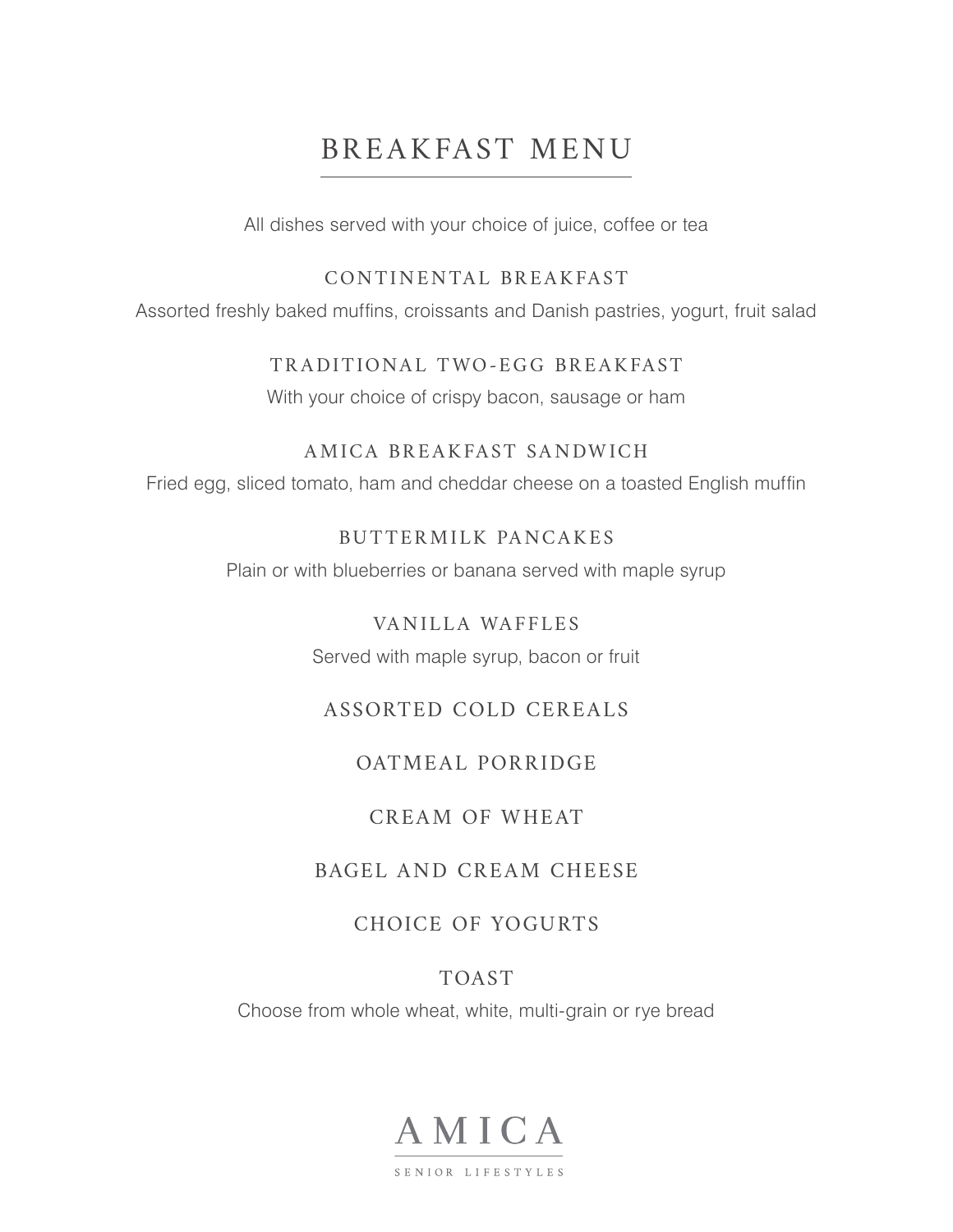# LUNCH MENU

#### **TODAY'S SPECIALS**

#### LEMON HERBED CHICKEN & BARLEY SOUP

Homemade soup with chunks of chicken, barley and fresh vegetables

#### PRAWN COBB SALAD WITH HONEY DIJON DRESSING

Served with homemade bacon bits, boiled egg and candied pecan nuts

#### PULLED PORK FLATBREAD

Served with sweet potato fries or salad

#### **AVAILABLE DAILY**

#### MEDITERRANEAN SALAD

Tomato, artichoke, cucumber, olives, bell peppers, red onion, green beans, potato and feta cheese tossed with an oregano vinaigrette

#### AMICA HOUSE SALAD

Mixed greens with choice of dressing

#### CAESAR SALAD

Romaine lettuce tossed in a homemade roasted garlic dressing, topped with bacon, croutons and Asiago cheese

#### DELUXE HAMBURGER

Ground sirloin beef patty with choice of cheddar or Swiss cheese and bacon, served on a Kaiser bun with French fries

#### CHOICE OF SANDWICHES

Egg salad, tuna salad, ham and cheese, clubhouse served on choice of: whole wheat, white, multi-grain or rye bread

# AMICA

SENIOR LIFESTYLES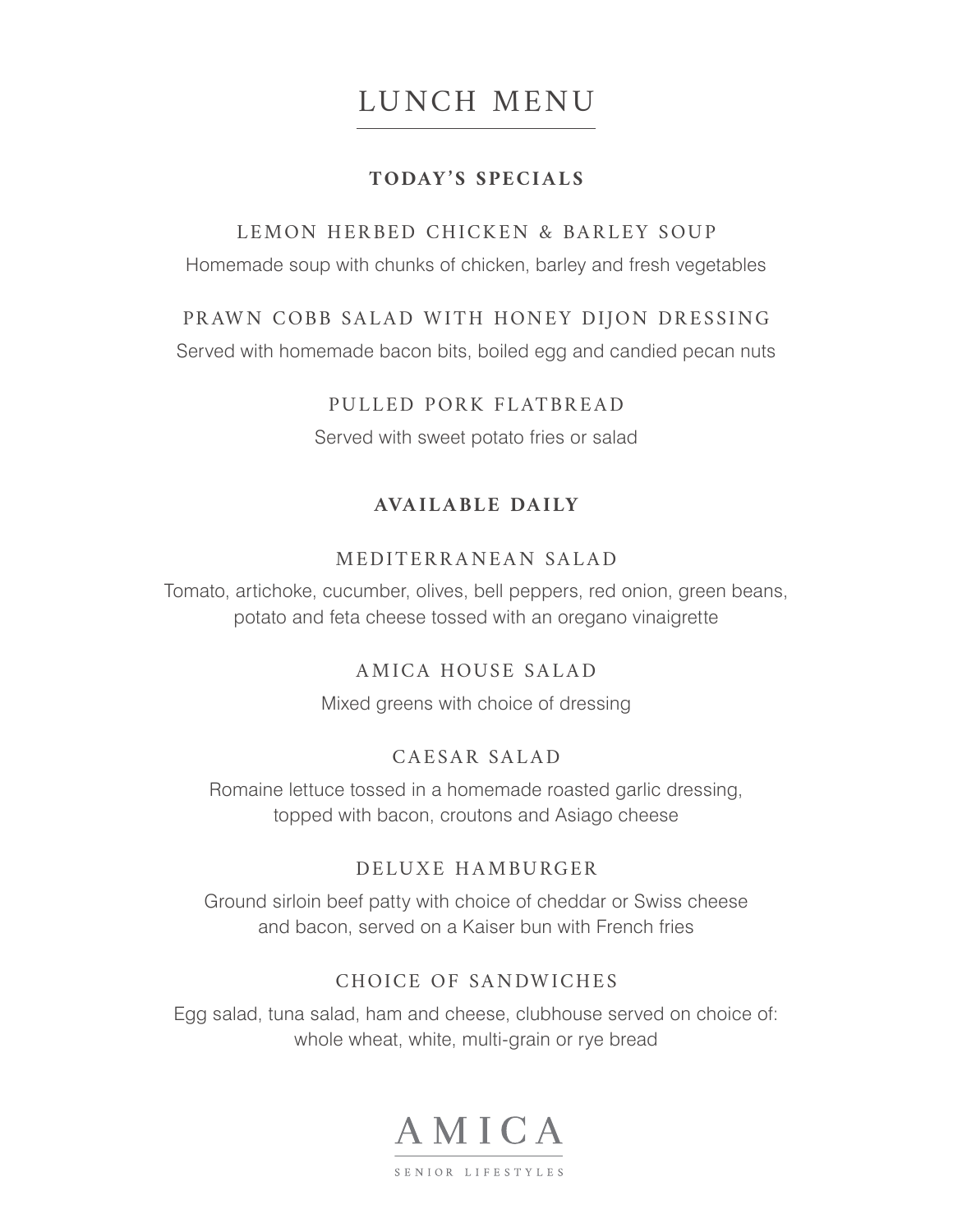# DINNER MENU

#### TO START YOUR MEAL

Choice of freshly made soup, mixed greens or Caesar salad

#### **TODAY'S SPECIALS**

All entrées served with red skin mash potatoes, asparagus and baby carrots

#### ROAST BEEF TENDERLOIN

Served with Béarnaise sauce

#### PAN SEARED RAINBOW TROUT

Served with rosemary, lemon and garlic sauce

### **AVAILABLE DAILY**

#### PENNE PASTA BOLOGNESE

Penne pasta tossed in a classic Italian meat sauce topped with Asiago cheese and served with garlic bread

#### GRILLED FRESH ATLANTIC SALMON FILET

Served with potato and fresh vegetables

## B.B.Q. CHICKEN LEG

Served with French fries or baked potato and fresh vegetables

#### DELUXE HAMBURGER

Ground sirloin beef patty with choice of cheddar or Swiss cheese and bacon, served on a Kaiser bun with French fries

## CHOICE OF SANDWICHES

Egg salad, tuna salad, ham and cheese, clubhouse served on choice of: whole wheat, white, multi-grain or rye bread

# AMICA

SENIOR LIFESTYLES